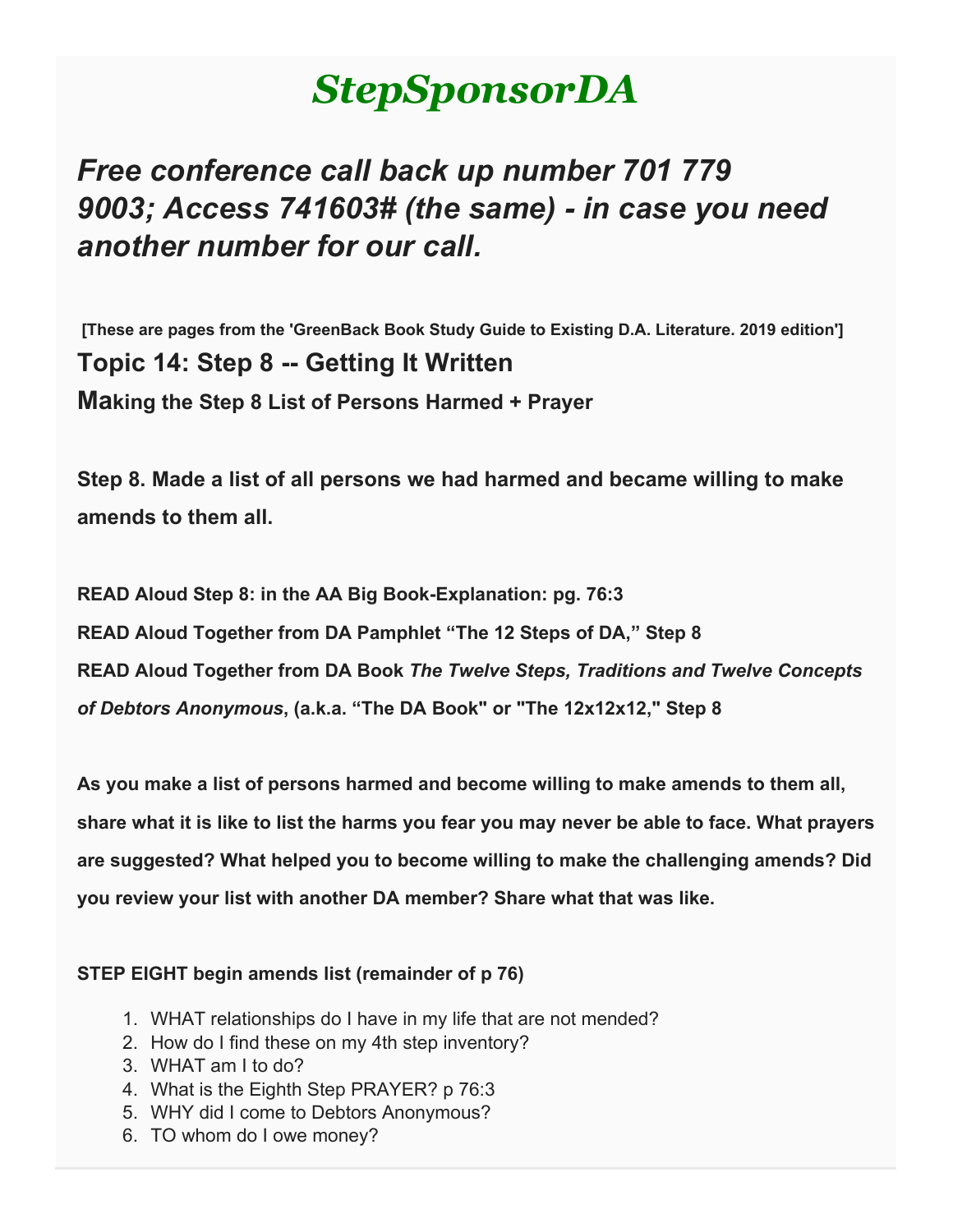- 7. If I am unwilling to make amends in a situation or repay a debt, what am I to do?
- 8. *Reminder - if we are new to DA, we do not retire debt at this point in the study. We debtors take a moratorium on debt retirement until we have had at least 2 pressure relief meetings, which we will do later in the study.*

### **More About Step 8**

- What opportunity am I afforded by taking steps 8 & 9?
- WHAT am I to include on this step 8 list?
- What is the first part of Step 8?
- What is the second part, the Eighth Step PRAYER? (Big Book p 76:3)
- What is not necessary to take step 8?

**Read Aloud Together** from the DA Book *The Twelve Steps, Twelve Traditions and Twelve Concepts of Debtors Anonymous*, STEP 8

#### **ACTIONS**

- FINISH the process of writing your fourth step columns, praying after each item as indicated.
- TO GET FINISHED, make a phone or face-to-face sacred appointment to do the writing together with a partner.
- NOW YOU ARE FINISHED WITH THE WRITING, call and make your appointment and give your 5th Step away.
- AFTER GIVING AWAY YOUR 5th STEP, take Steps 6 & 7 in prayer.
- MAKE YOUR 8th STEP AMENDS LIST.
- START WITH THE INDIVIDUALS AND INSTITUTIONS found on your Step 4 'Harms and Resentments' Inventory.
- ADD OTHER AMENDS to this list as they come up.
- PRAY FOR WILLINGNESS to make amends to them all.

#### **ACTIONS carried over from previous sessions**

• REVIEW the Action List from the previous session. Be current with that before going on to this week's Action List. *It is absolutely OK, really advisable, to pick up where you left off.*

#### **PRAYER CARDS**

- Get a pack of 3x5 index cards, if you have not done so already.
- On individual 3x5 cards, put each of the 3 daily prayers; consider making several sets one set for by the bed, one for your wallet, your desk, vanity mirror, car or other place you frequently look.
- Add the resentment, fear and harms prayers to your prayer cards.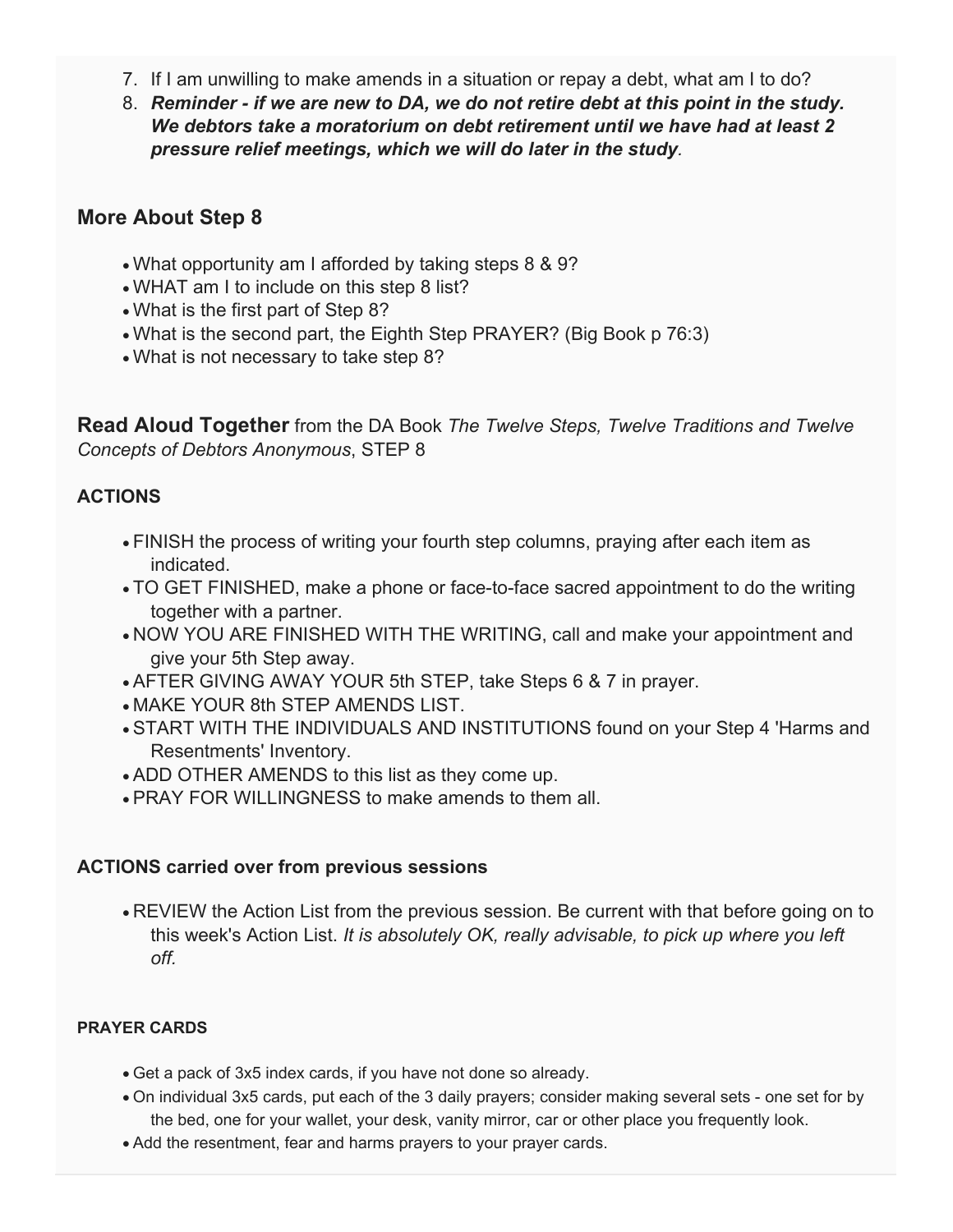- Add the 6th Step Prayer for willingness and the 7th step prayer for the character defects to be removed to your prayer cards.
- Add the Step 8 prayer for willingness to make amends to all persons harmed

#### **DAILY**

- One Day at a Time Abstain from New Unsecured Debt (consider setting a date for your last unsecured debt or your DA Birthday).
- Call a DA member. Ask for support maintaining your DA program work, especially 4th step writing.
- Read from a piece of DA or AA Literature.
- Answer the study questions as indicated.
- Keep a spending record as you spend.
- Every morning: Pray for willingness to work your DA program
	- o Pray the Serenity Prayer
	- o Pray BOTH the Third Step Prayers, AA's p 63 and DA's p 19
	- $\circ$  Pray the resentment, fear and harms prayers as needed, as they apply.
	- o Pray the 6th Step Prayer for willingness
	- $\circ$  Pray both 7th step prayers for the character defects to be removed (AABB p 76:2; DA 2x12x12 p 33)
	- $\circ$  Pray these all through the day and consider carrying your prayer cards with you.
- Spend some time on the READINGS in this study each day as you can, at least 15-20 min or more. *Let whatever amount of time you have be good enough. Keep coming back.*

#### **WEEKLY**

- Attend at least one solution-oriented DA meeting listen for the DA concepts.
- At your meeting, share only solutions and only if you have experience doing the work of the meeting topic. If you do not have a solution to share, listen for program-working. members of your meetings and ask for their phone numbers or email addresses.
- GET A DA sponsor or DA phone study partner.

**\_\_\_\_\_\_\_\_\_\_\_\_\_\_\_\_\_\_\_\_\_\_\_\_**

• Ask for support maintaining your DA program work.

## **NEXT TOPIC: Topic 15: Making Amends Step 9 Step 9: Made direct amends to such people wherever possible, except when to do so would injure them or others.**

- READ ALOUD DA Pamphlet "The 12 Steps of DA": Step 9
- READ ALOUD and DO Amends via AA Big Book pp 76-84
- READ ALOUD (if time, or on your own with a partner) DA Book, *The 12 Steps, 12 Traditions, and 12 Concepts of Debtors Anonymous*, Step 9